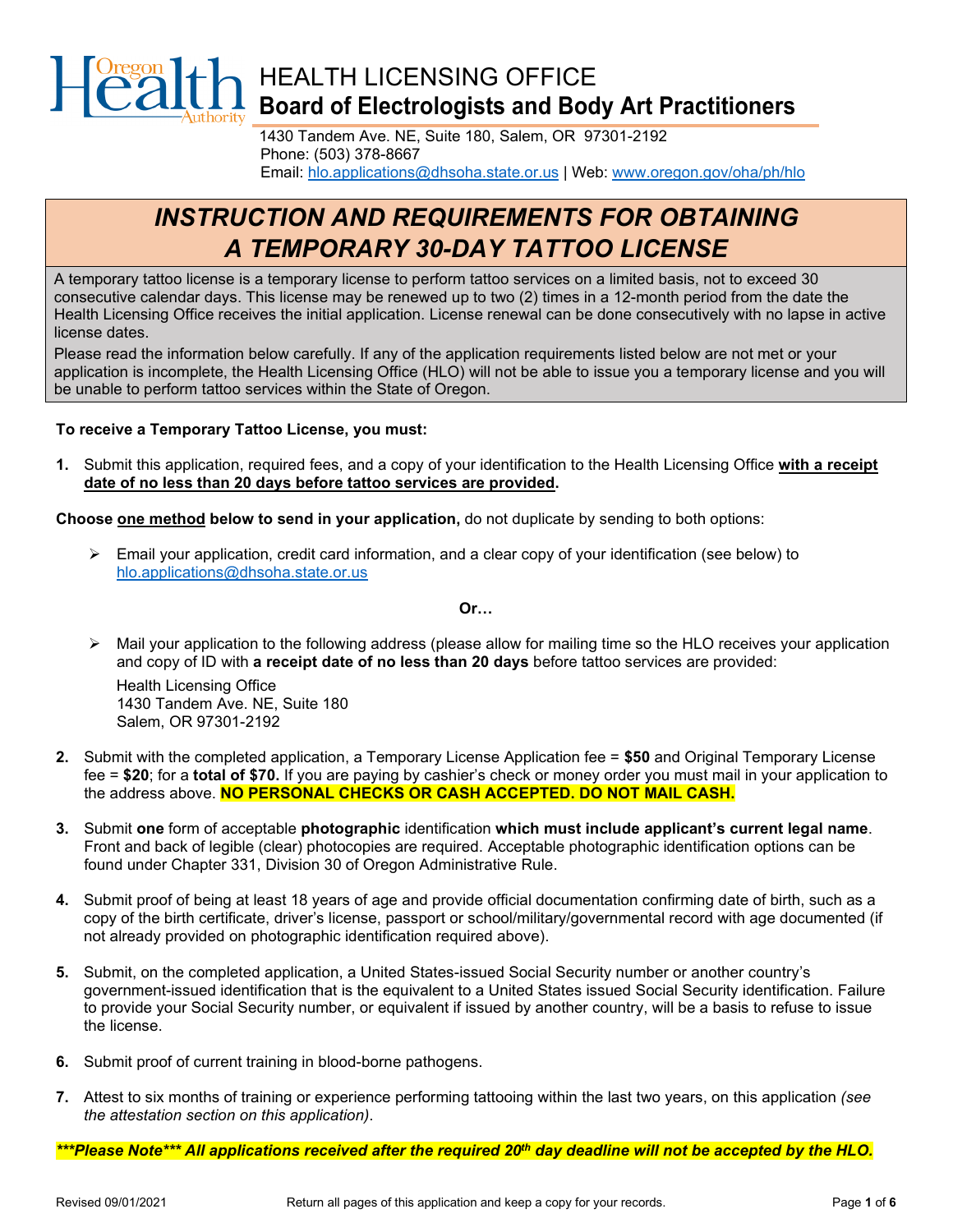

1430 Tandem Ave. NE, Suite 180, Salem, OR 97301-2192 Phone: (503) 378-8667 Email: [hlo.applications@dhsoha.state.or.us](mailto:hlo.applications@dhsoha.state.or.us) | Web: [www.oregon.gov/oha/ph/hlo](https://www.oregon.gov/oha/ph/hlo/Pages/index.aspx)

| <b>For Office Use Only</b> |            |                        |
|----------------------------|------------|------------------------|
| Applicant #:               | License #: | <b>Staff Initials:</b> |

## *TEMPORARY TATTOO 30-DAY LICENSE APPLICATION*

| <b>Applicant Information</b>                                                                                                                                                                                                                                                                                                                                                                                            |                    |                                                                                                                                                                                                                                       |                                                                        |                                                                                                                |             |                                                                                                                   |
|-------------------------------------------------------------------------------------------------------------------------------------------------------------------------------------------------------------------------------------------------------------------------------------------------------------------------------------------------------------------------------------------------------------------------|--------------------|---------------------------------------------------------------------------------------------------------------------------------------------------------------------------------------------------------------------------------------|------------------------------------------------------------------------|----------------------------------------------------------------------------------------------------------------|-------------|-------------------------------------------------------------------------------------------------------------------|
| <b>LAST NAME:</b>                                                                                                                                                                                                                                                                                                                                                                                                       |                    |                                                                                                                                                                                                                                       | <b>FIRST NAME:</b>                                                     |                                                                                                                |             | MIDDLE INITIAL:                                                                                                   |
| BIRTHDATE:                                                                                                                                                                                                                                                                                                                                                                                                              |                    |                                                                                                                                                                                                                                       | $GENDER: \Box$ FEMALE                                                  | $\Box$ MALE                                                                                                    |             | $\Box$ NONBINARY / OTHER                                                                                          |
| RESIDENTIAL PHYSICAL ADDRESS (REQUIRED):                                                                                                                                                                                                                                                                                                                                                                                |                    |                                                                                                                                                                                                                                       |                                                                        |                                                                                                                |             |                                                                                                                   |
| CITY:                                                                                                                                                                                                                                                                                                                                                                                                                   |                    |                                                                                                                                                                                                                                       | STATE:                                                                 |                                                                                                                | ZIP:        |                                                                                                                   |
| MAILING ADDRESS (IF DIFFERENT FROM ABOVE):                                                                                                                                                                                                                                                                                                                                                                              |                    |                                                                                                                                                                                                                                       |                                                                        |                                                                                                                |             |                                                                                                                   |
| CITY:                                                                                                                                                                                                                                                                                                                                                                                                                   |                    |                                                                                                                                                                                                                                       | STATE:                                                                 | ZIP:                                                                                                           |             |                                                                                                                   |
| <b>BUSINESS PHONE:</b>                                                                                                                                                                                                                                                                                                                                                                                                  |                    |                                                                                                                                                                                                                                       | PERSONAL PHONE:                                                        |                                                                                                                |             |                                                                                                                   |
| EMAIL (REQUIRED):                                                                                                                                                                                                                                                                                                                                                                                                       |                    | SOCIAL SECURITY # (REQUIRED):                                                                                                                                                                                                         |                                                                        |                                                                                                                |             |                                                                                                                   |
| Have you ever been known under any other legal name? $\Box$ No $\Box$ Yes<br>If yes, list all previous full (legal) names:                                                                                                                                                                                                                                                                                              |                    |                                                                                                                                                                                                                                       |                                                                        |                                                                                                                |             |                                                                                                                   |
| Do you hold or have you previously held licensure, certification or registration with the Health Licensing Office or any other<br>state? $\Box$ No $\Box$ Yes - If yes, please list information below (add additional blank page if necessary):                                                                                                                                                                         |                    |                                                                                                                                                                                                                                       |                                                                        |                                                                                                                |             |                                                                                                                   |
| State:                                                                                                                                                                                                                                                                                                                                                                                                                  | Lic./Cert./Reg. #: |                                                                                                                                                                                                                                       |                                                                        |                                                                                                                | Expiration: |                                                                                                                   |
| Lic./Cert./Reg. #:<br>State:                                                                                                                                                                                                                                                                                                                                                                                            |                    |                                                                                                                                                                                                                                       |                                                                        |                                                                                                                | Expiration: |                                                                                                                   |
| <b>Payment Information</b>                                                                                                                                                                                                                                                                                                                                                                                              |                    |                                                                                                                                                                                                                                       |                                                                        |                                                                                                                |             |                                                                                                                   |
| <b>Required Fees:</b> (*The application fee is non-refundable)<br>*Application Fee = \$50; Temporary License Fee = \$20; Total of \$70                                                                                                                                                                                                                                                                                  |                    |                                                                                                                                                                                                                                       |                                                                        |                                                                                                                |             |                                                                                                                   |
| Please check one: □ Credit Card (see below) □ Cashier's Check □ Money Order □ Purchase Order<br><b>DO NOT MAIL CASH</b><br>Type of Credit Card: $\Box$ Visa $\Box$ MasterCard $\Box$ Discover (Cardholder must either be the applicant or be present at the<br>time application is submitted)<br>Name on card: <u>contract and contract and contract and contract and contract and contract and contract of the set</u> |                    |                                                                                                                                                                                                                                       |                                                                        |                                                                                                                |             |                                                                                                                   |
| Card number: <u>Card number</u> Exp: Exp: Exp: Authorized amount: \$                                                                                                                                                                                                                                                                                                                                                    |                    |                                                                                                                                                                                                                                       |                                                                        |                                                                                                                |             |                                                                                                                   |
| Cardholder signature: _____                                                                                                                                                                                                                                                                                                                                                                                             |                    |                                                                                                                                                                                                                                       |                                                                        |                                                                                                                |             |                                                                                                                   |
| (Do not write in the following section - Official use only)                                                                                                                                                                                                                                                                                                                                                             |                    |                                                                                                                                                                                                                                       |                                                                        |                                                                                                                |             |                                                                                                                   |
| Method of Payment: □ Visa □ MasterCard<br>□ Discover □ Cashier's Check □ MO □ PO<br>AMOUNT:<br>INITIALS: And the state of the state of the state of the state of the state of the state of the state of the s<br>□ APPROVAL CODE/CK#:                                                                                                                                                                                   |                    | Method of Payment: □ Visa □ MasterCard<br>□ Discover □ Cashier's Check □ MO □ PO<br>AMOUNT: _<br>INITIALS: And the state of the state of the state of the state of the state of the state of the state of the s<br>APPROVAL CODE/CK#: |                                                                        | INITIALS: And the state of the state of the state of the state of the state of the state of the state of the s |             | Method of Payment: □ Visa □ MasterCard<br>□ Discover □ Cashier's Check □ MO □ PO<br>AMOUNT:<br>APPROVAL CODE/CK#: |
| Revised 09/01/2021                                                                                                                                                                                                                                                                                                                                                                                                      |                    |                                                                                                                                                                                                                                       | Return all pages of this application and keep a copy for your records. |                                                                                                                |             | Page 2 of 6                                                                                                       |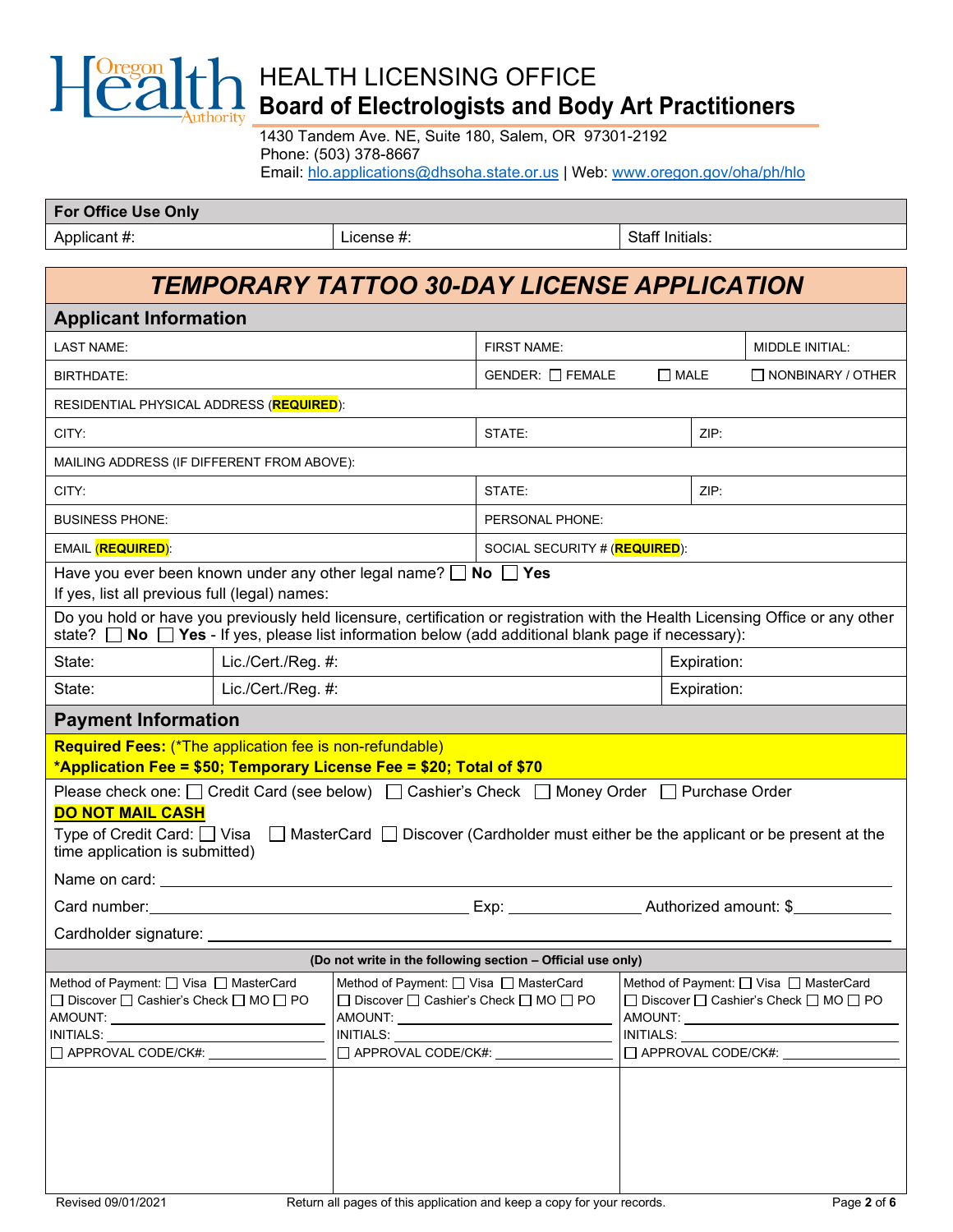| <b>Individual Records Questions</b>                                                                                                                                                                                                                                                                                                                                                                                                                                                                                                                                                                                                                                                                                                                                                                                         |                          |  |  |
|-----------------------------------------------------------------------------------------------------------------------------------------------------------------------------------------------------------------------------------------------------------------------------------------------------------------------------------------------------------------------------------------------------------------------------------------------------------------------------------------------------------------------------------------------------------------------------------------------------------------------------------------------------------------------------------------------------------------------------------------------------------------------------------------------------------------------------|--------------------------|--|--|
| Please accurately answer all of the questions below. The Health Licensing Office may review your information through the<br>Law Enforcement Data System, other governmental agencies, and private vendors to confirm the accuracy of the<br>information. Any misrepresentation or failure to disclose information may result in disciplinary action.                                                                                                                                                                                                                                                                                                                                                                                                                                                                        |                          |  |  |
| Are you now, or have you ever been, the subject of any active or inactive disciplinary action or voluntary resignation of<br>۰<br>a professional license, certificate, registration or permit imposed by a licensing or regulatory authority in this or any<br>other state? Disciplinary action includes, but is not limited to, probation, suspension, civil penalty, or any other<br>sanction limiting, in any way, a license, certificate, registration or permit.<br>Yes $\Box$ No If yes, please explain (attach additional pages if necessary):                                                                                                                                                                                                                                                                       |                          |  |  |
| Have you ever been convicted of a misdemeanor or felony?<br>  Yes  No<br>If yes, please list all convictions, including the charges as stated in the court documents and year<br>convicted (attach additional pages if necessary).                                                                                                                                                                                                                                                                                                                                                                                                                                                                                                                                                                                          | Year<br><b>Convicted</b> |  |  |
|                                                                                                                                                                                                                                                                                                                                                                                                                                                                                                                                                                                                                                                                                                                                                                                                                             |                          |  |  |
|                                                                                                                                                                                                                                                                                                                                                                                                                                                                                                                                                                                                                                                                                                                                                                                                                             |                          |  |  |
|                                                                                                                                                                                                                                                                                                                                                                                                                                                                                                                                                                                                                                                                                                                                                                                                                             |                          |  |  |
| As of today, are you on probation or parole? $\Box$ Yes $\Box$ No If yes, you must provide a letter of release from your<br>probation or parole officer authorizing you to obtain an authorization to practice. If you are on bench probation, or<br>probation with the court, you must provide documentation of your conditions of the probation.                                                                                                                                                                                                                                                                                                                                                                                                                                                                          |                          |  |  |
| As part of your application for initial or renewed occupational or professional license, certification, or registration issued by<br>the Health Licensing Office, you are required to provide your Social Security number (SSN) to the Office. This is mandatory.<br>The authority for this requirement is ORS 25.785, ORS 305.385, 42 USC $§405(c)(2)(C)(i)$ , 42 USC $§666(a)(13)$ , and 41<br>CFR 61.7. Failure to provide your SSN will be a basis to refuse to issue or renew the license, certification, or registration<br>you seek. This record of your SSN is used for child support enforcement and tax administration purposes (including<br>identification). The HLO will use your SSN for these purposes only, unless you authorize other uses of the number. Your<br>SSN will remain on file with the Office. |                          |  |  |
| I have examined this application and certify that it is true, correct, and complete. I understand that knowingly making a false<br>statement on this application will be cause for denial, suspension, or revocation of my license, certification or registration. I<br>have enclosed the required fees and documentation.                                                                                                                                                                                                                                                                                                                                                                                                                                                                                                  |                          |  |  |
| <b>Applicant Signature:</b><br>Date:                                                                                                                                                                                                                                                                                                                                                                                                                                                                                                                                                                                                                                                                                                                                                                                        |                          |  |  |
| ORS 181A.195, 181A.200, 670.280, 676.608, and 676.612 authorize the Health Licensing Office to conduct criminal<br>background checks and the office requests that you voluntarily provide your Social Security number for this purpose. I<br>understand my application may be subject to a criminal background check.                                                                                                                                                                                                                                                                                                                                                                                                                                                                                                       |                          |  |  |
| Before issuing a default final order, the Health Licensing Office must determine the military status of a Respondent, under<br>50 USC App § 521(b) (Supp. 2005). Your Social Security Number may be used in order to verify your military status (or lack<br>thereof).                                                                                                                                                                                                                                                                                                                                                                                                                                                                                                                                                      |                          |  |  |
| If any disciplinary action is taken against your license, certification, or registration, your Social Security Number may be<br>reported to the National Practitioner Data Bank (NPDB) under Title IV of Public Law 99-660, the Health Care Quality<br>Improvement Act of 1986 (Title IV); Section 1921 of the Social Security Act (Section 1921); Section 1128E of the Social<br>Security Act (Section 1128E); and their implementing regulations found at 45 CFR Part 60.                                                                                                                                                                                                                                                                                                                                                 |                          |  |  |
| I hereby voluntarily consent to disclose my Social Security number to the HLO for criminal background checks, verification<br>of military status, and reports to the National Practitioner Data Bank (NPDB). Failure to provide your Social Security number<br>for these purposes will not be used as a basis to deny your application, or to deny you any right, benefit or privilege provided<br>by law. If you consent to the use of your Social Security number by the HLO for these purposes, it may be used only for<br>these purposes.                                                                                                                                                                                                                                                                               |                          |  |  |
| Date:<br><b>Applicant Signature:</b>                                                                                                                                                                                                                                                                                                                                                                                                                                                                                                                                                                                                                                                                                                                                                                                        |                          |  |  |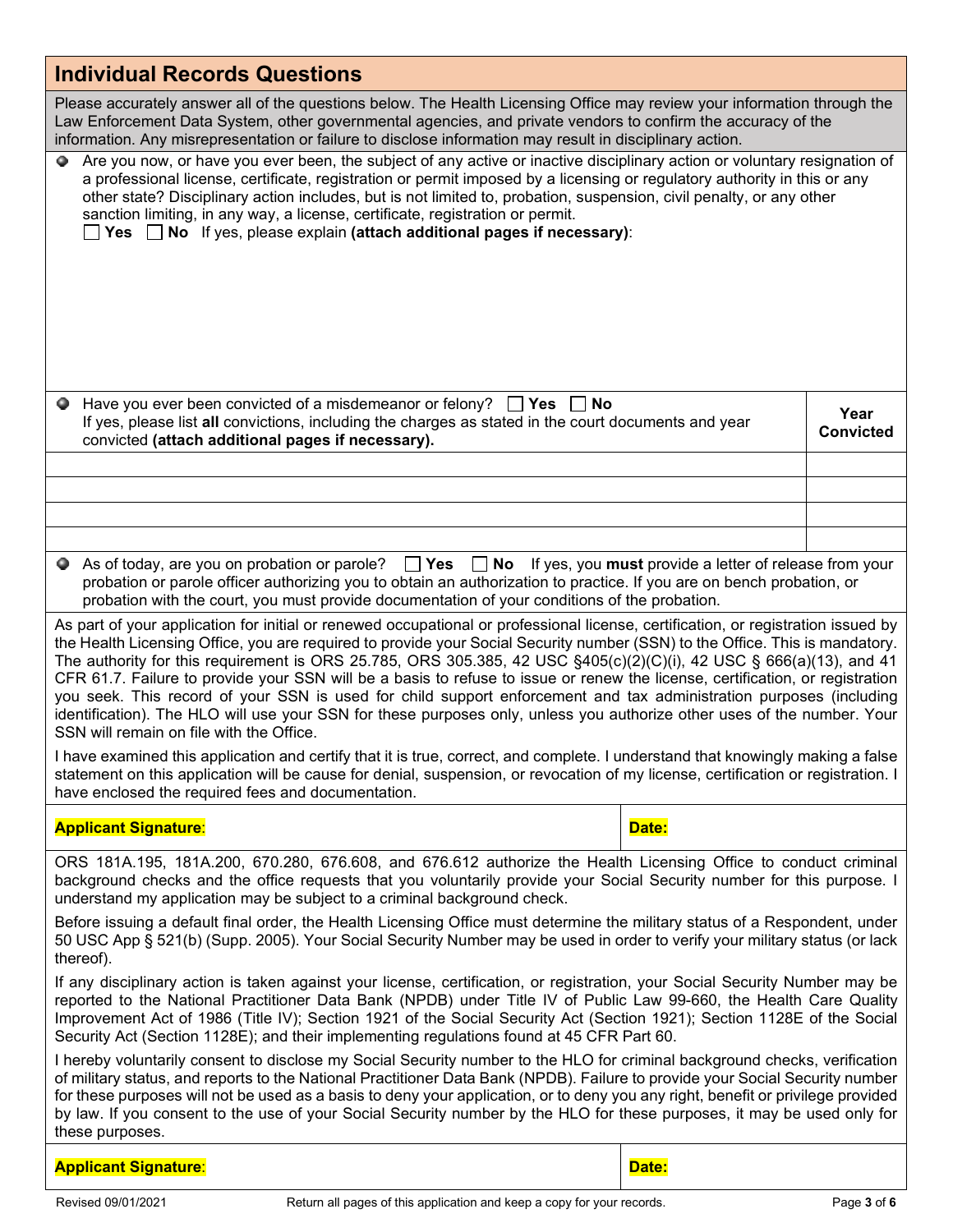

1430 Tandem Ave. NE, Suite 180, Salem, OR 97301-2192 Phone: (503) 378-8667 Email: [hlo.applications@dhsoha.state.or.us](mailto:hlo.applications@dhsoha.state.or.us) | Web: [www.oregon.gov/oha/ph/hlo](https://www.oregon.gov/oha/ph/hlo/Pages/index.aspx)

### **Affirmative Action – Voluntary Question**

The State of Oregon has an Affirmative Action Policy. If you choose to provide the optional information below, it will help us evaluate the effectiveness of our affirmative action programs. This information will also be used in the aggregate (i.e. as a whole, not individually) for research and statistical purposes. It will not be tied specifically or directly to your licensing information.

**Which of the following describes your racial or ethnic identity?** Please check all that apply. **American Indian and Alaska Native** \_\_\_\_\_\_ American Indian \_\_\_\_\_\_ Alaska Native Canadian Inuit / Metis / First Nation Indigenous Mexican / Central American / South America **Asian** \_\_\_\_\_\_ Asian Indian \_\_\_\_\_\_ Cambodian \_\_\_\_\_\_ Chinese \_\_\_\_\_\_ Communities of Myanmar \_\_\_\_\_\_ Filipino / Filipina \_\_\_\_\_\_ Hmong \_\_\_\_\_\_ Japanese \_\_\_\_\_\_ Korean **Laotian** South Asian \_\_\_\_\_\_ Vietnamese \_\_\_\_\_\_ Other Asian **Black and African American** \_\_\_\_\_\_ African American Afro-Caribbean **Ethiopian** \_\_\_\_\_\_ Somali \_\_\_\_\_\_ Other African (Black) \_\_\_\_\_\_ Other Black **Hispanic and Latino/Latina/Latinx** Central American **Mexican** South American \_\_\_\_\_\_ Other Hispanic or Latino/Latina/Latinx **Middle Eastern / North African** \_\_\_\_\_\_ Middle Eastern North African **Native Hawaiian and Pacific Islander** \_\_\_\_\_\_ Chamoru/Chamorro \_\_\_\_\_\_ Guamanian Marshallese / Micronesian / Palauan / Tongan \_\_\_\_\_\_ Communities of the Micronesian Region Native Hawaiian \_\_\_\_\_\_ Samoan \_\_\_\_\_\_ Other Pacific Islander **White** \_\_\_\_\_\_ Eastern European \_\_\_\_\_\_ Slavic Western European \_\_\_\_\_\_ Other White **Other Categories** Other: \_\_\_\_\_\_ Unknown Decline to answer If you checked more than one race or ethnicity above, is there **one** you think of as your primary racial or ethnic identity?  $\mathbf{y}$  Yes, please list:  $\mathbf{y}$ I do not have just one primary racial or ethnic identity No, I identify as Bi-racial or Multi-racial Not applicable, I only checked one category above \_\_\_\_\_\_ Unknown Decline to answer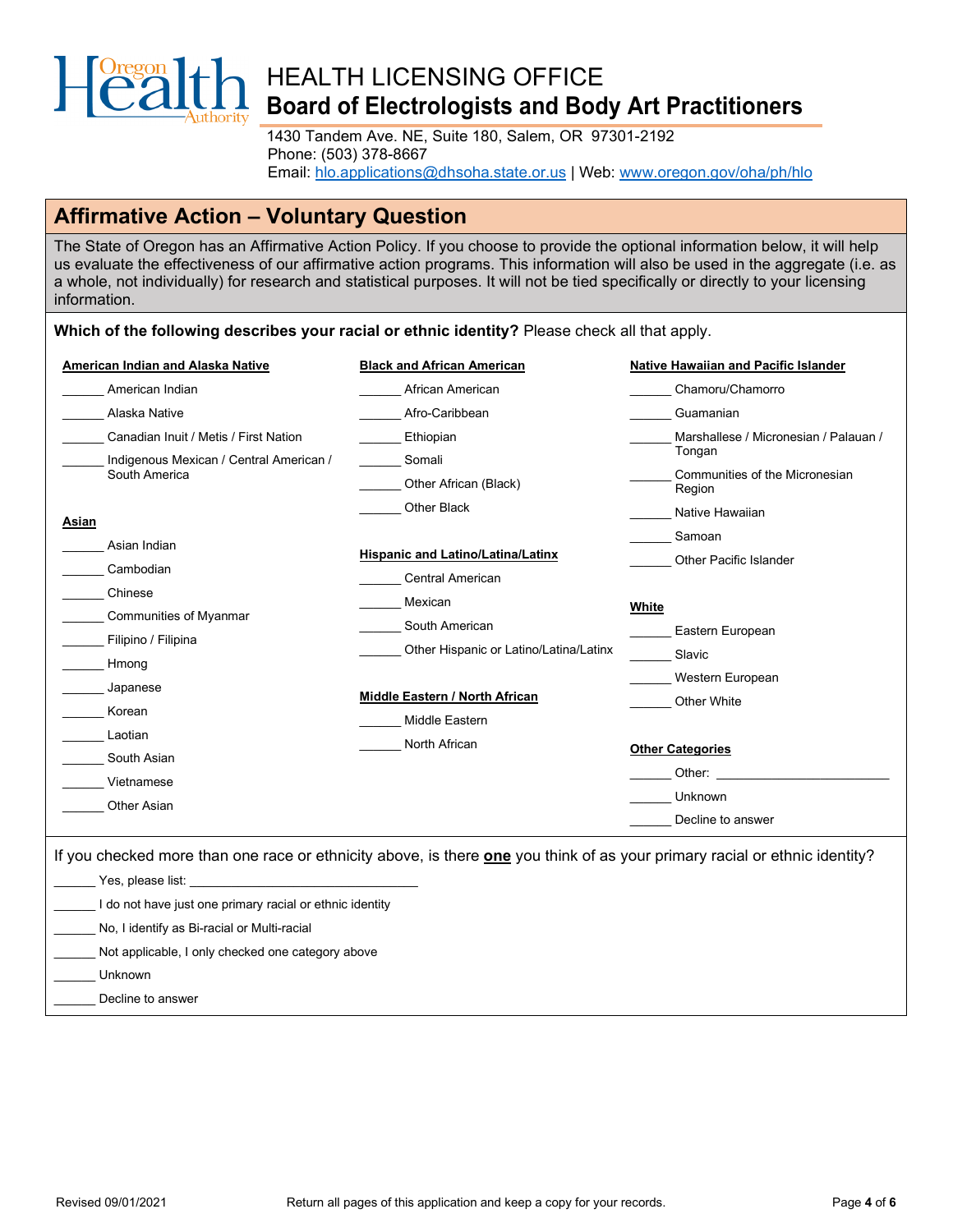

1430 Tandem Ave. NE, Suite 180, Salem, OR 97301-2192 Phone: (503) 378-8667 Email: [hlo.applications@dhsoha.state.or.us](mailto:hlo.applications@dhsoha.state.or.us) | Web: [www.oregon.gov/oha/ph/hlo](https://www.oregon.gov/oha/ph/hlo/Pages/index.aspx)

### **Attestation if Qualifying Through Training or Experience**

**By signing below**, I attest that I qualify for temporary licensure by having at least six months of training or experience, within the last two years, performing tattooing. This training or experience may include attendance or participation at an instructional program presented, recognized, or under the sponsorship of any permanently organized institution, agency, or professional organization or association recognized by the Health Licensing Office.

### **Applicant Signature**: **Date:**

#### **Facility Information**

List all the facilities/events where you will be providing services for the current or renewed 30-day license period (attach additional pages if necessary). If renewing your license, the license will be mailed to the first facility listed below or brought to special events by the Health Licensing Office staff.

| <b>Facility/Event License Number:</b> | <b>Start Date of Services:</b> | <b>End Date of Services:</b> |
|---------------------------------------|--------------------------------|------------------------------|
| #Portland Tattoo Expo 2022            | Start Date: October 7, 2022    | End Date:October 9, 2022     |
| #:                                    | Start Date:                    | End Date:                    |
| #                                     | Start Date:                    | End Date:                    |
| $#$ :                                 | Start Date:                    | End Date:                    |